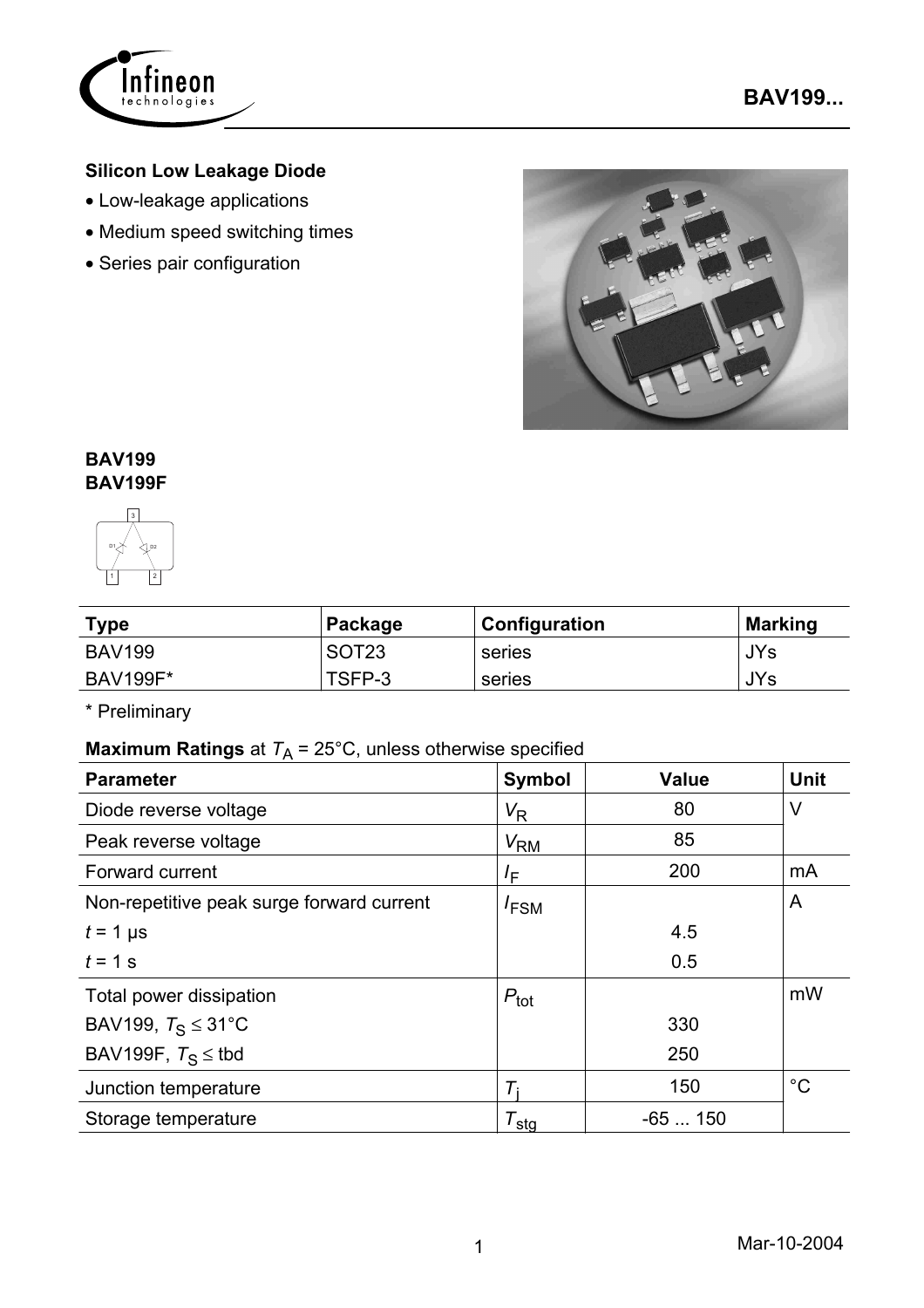

#### **Thermal Resistance**

| <b>Parameter</b>                         | <b>Symbol</b> | <b>Value</b> | <b>Unit</b> |
|------------------------------------------|---------------|--------------|-------------|
| Junction - soldering point <sup>1)</sup> | $R_{thJS}$    |              | K/W         |
| <b>BAV199</b>                            |               | $\leq 360$   |             |
| BAV199F                                  |               | $\leq$ tbd   |             |

# **Electrical Characteristics** at  $T_A = 25^{\circ}$ C, unless otherwise specified

| <b>Parameter</b>             | <b>Symbol</b>  | <b>Values</b> |                          | Unit |        |
|------------------------------|----------------|---------------|--------------------------|------|--------|
|                              |                | min.          | typ.                     | max. |        |
| <b>DC Characteristics</b>    |                |               |                          |      |        |
| Breakdown voltage            | $V_{\rm (BR)}$ | 85            |                          |      | $\vee$ |
| $I_{(BR)}$ = 100 µA          |                |               |                          |      |        |
| Reverse current              | $\sqrt{R}$     |               |                          |      | nA     |
| $V_R$ = 75 V                 |                |               |                          | 5    |        |
| $V_R$ = 75 V, $T_A$ = 150 °C |                |               | $\overline{\phantom{0}}$ | 80   |        |
| Forward voltage              | $V_F$          |               |                          |      | mV     |
| $I_F = 1$ mA                 |                |               |                          | 900  |        |
| $I_F = 10 \text{ mA}$        |                |               | $\blacksquare$           | 1000 |        |
| $I_F = 50$ mA                |                |               | $\blacksquare$           | 1100 |        |
| $I_F$ = 150 mA               |                |               |                          | 1250 |        |
|                              |                |               |                          |      |        |

#### **AC Characteristics**

| Diode capacitance                                      |  | 2   |     | рF      |
|--------------------------------------------------------|--|-----|-----|---------|
| $V_{\rm R}$ = 0 V, f = 1 MHz                           |  |     |     |         |
| Reverse recovery time                                  |  | 0.6 | 1.5 | $\mu s$ |
| $I_F$ = 10 mA, $I_R$ = 10 mA, measured at $I_R$ = 1mA, |  |     |     |         |
| $R_1 = 100 \Omega$                                     |  |     |     |         |

### **Test circuit for reverse recovery time**



| Pulse generator: $t_0 = 10 \mu s$ , $D = 0.05$ , $t_r = 0.6$ ns, |                  |  |  |
|------------------------------------------------------------------|------------------|--|--|
|                                                                  | $R_i = 50\Omega$ |  |  |

Oscillograph: 
$$
R = 50\Omega
$$
,  $t_r = 0.35$ ns,  $C \le 1pF$ 

<sup>1</sup>For calculation of R<sub>thJA</sub> please refer to Application Note Thermal Resistance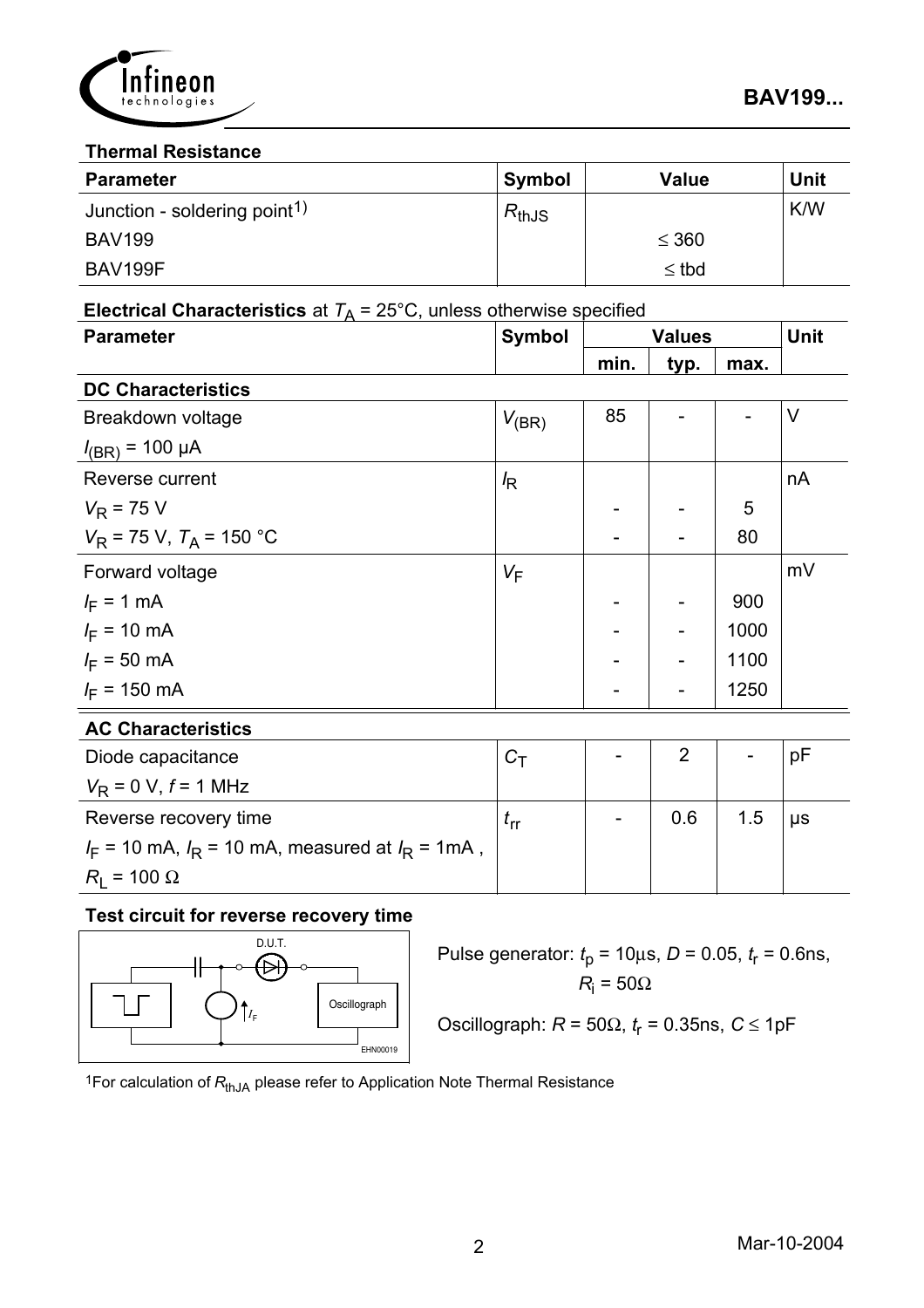

## **Reverse current**  $I_R = f(T_A)$

 $V_R$  = 70V



**Forward Voltage**  $V_F = f(T_A)$ 

*I* F = Parameter



**Forward current**  $I_F = f(V_F)$ 

 $T_A$  = 25 $^{\circ}$ C



**Forward current**  $I_F = f(T_S)$ BAV199